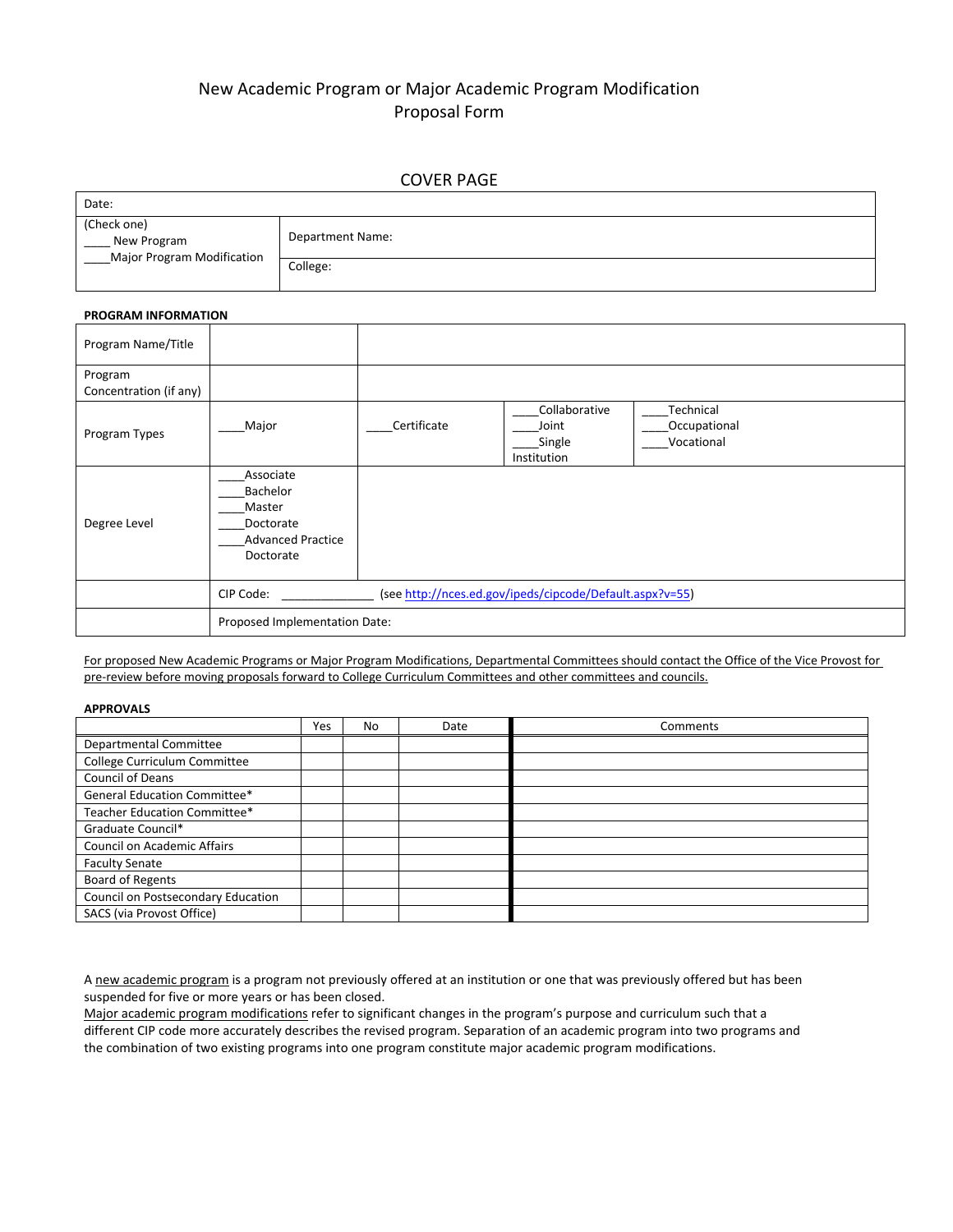## **Program Proposal**

## **PART I**

### **A. Centrality to the Institution's Mission and Consistency with State's Goals**

- 1. Provide a brief description of the program. Describe any **tracks** (if undergraduate), **concentration** (if master's), or **specializations** (if doctorate).
- 2. List the objectives of the proposed program. These objectives should deal with the specific institutional and societal needs that this program will address.
- 3. Explain how the objectives support the institutional mission and strategic priorities, the statewide postsecondary education strategic agenda, and the statewide strategic implementation plan.
- 4. Is an approval letter from Education Professional Standards Board (EPSB) required? **Yes or No** If yes, attach the approval letter from ETSB.

## **B. Program Quality and Student Success**

- 1. What are the intended student learning outcomes of the proposed program?
- 2. Identify both the direct and indirect methods by which the intended student learning outcomes will be assessed.
- 3. How will the program support or be supported by other programs within the institution?
- 4. Will this program replace or enhance any existing program(s) or tracks, concentrations, or specializations within an existing program? **Yes or No**

If yes, please explain.

- 5. Will this be a distance learning program?
	- If so, please indicate the anticipated percentage of the program for each of the following (can total more than 100%).
		- \_\_\_\_\_Online
		- \_\_\_\_\_Hybrid
	- \_\_\_\_\_ITV
		- \_\_\_\_\_Offered at a site other than RIchmond
- 6. Will this program utilize alternative learning formats (e.g. distance learning, technology-enhanced instruction, evening/weekend classes, accelerated courses)?
	- If yes, please check all that apply.
		- \_\_\_\_\_Courses that combine various modes of interaction, such as face‐to‐face, videoconferencing,
			- audio-conferencing, mail, telephone, fax, e-mail, interactive television, or World Wide Web? Technology-enhanced instruction
	- \_\_\_\_\_Evening/weekend/early morning classes
	- \_\_\_\_\_Accelerated courses
	- \_\_\_\_\_Instruction at nontraditional locations, such as employer worksite
	- \_\_\_\_\_Courses with multiple entry, exit, and reentry points
	- \_\_\_\_\_Courses with "rolling" entrance and completion times, based on self‐pacing
	- \_\_\_\_\_Modularized courses
- 7. Are new or additional faculty needed?
	- Please provide a plan to ensure that appropriate faculty resources are available, either within the institution or externally, to support the program.
		- Note whether they will be part‐time or full‐time.

### **C. Program Demand/Unnecessary Duplication**

1. Provide justification and evidence to support the need and demand for this proposed program. Include any data on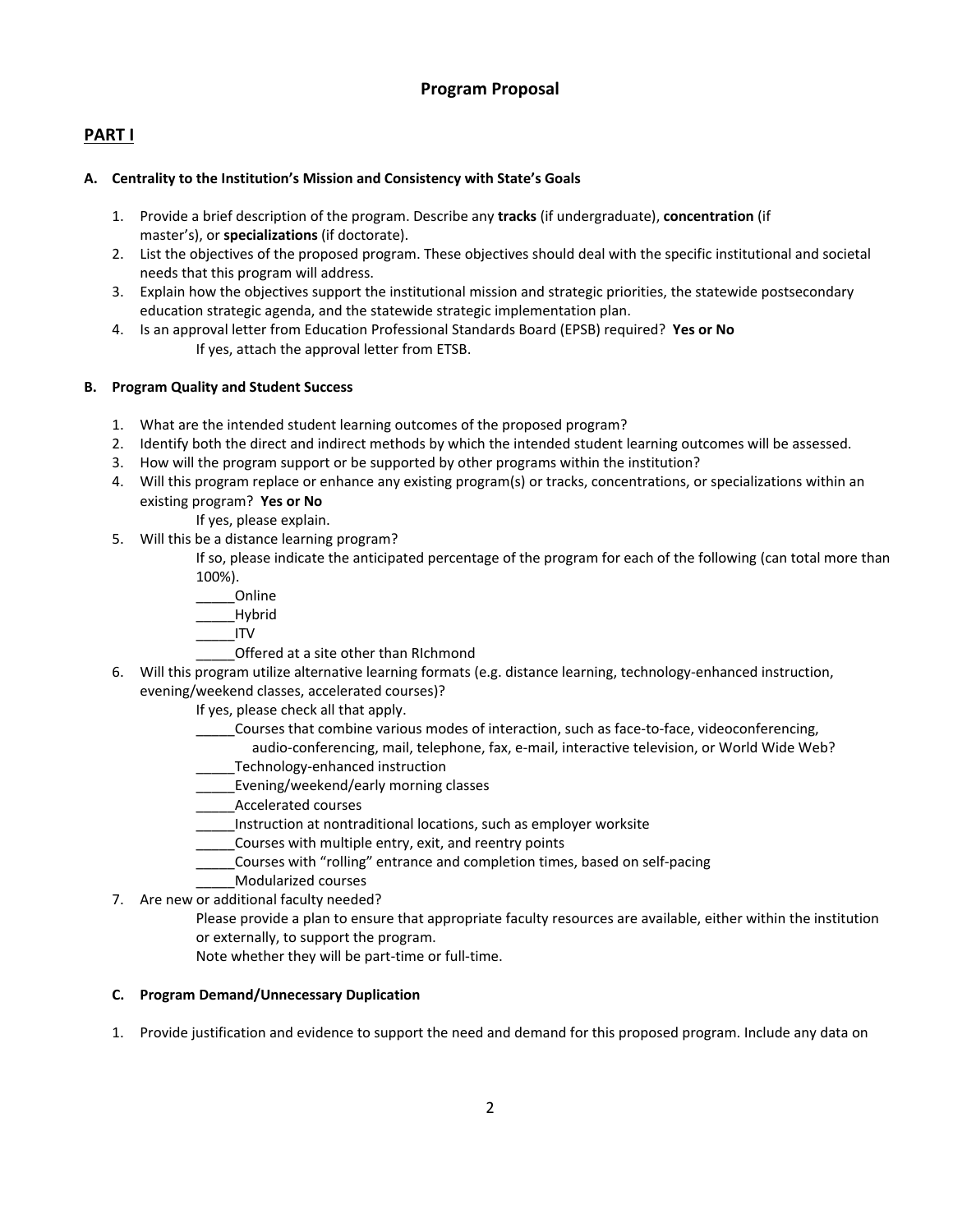student demand; career opportunities at the local, state, and national levels; and any changes or trends in the discipline(s) that necessitate a new program.

- 2. Specify any distinctive qualities of the program.
- 3. Are there existing programs in the state?
	- a. Does the proposed the proposed program differ from existing programs? If yes, please explain.
	- b. Does the proposed program serve a different student population (i.e. students in a different geographic area) from existing programs?
		- If yes, please explain.
	- c. Is access to existing programs limited?
		- If yes, please explain.
	- d. Is the excess demand for existing similar programs? If yes, please explain.
	- e. Will there be collaboration between the proposed program and existing programs?
		- Please explain the collaborative arrangement with existing programs.
		- Please explain why there is no proposed collaboration with existing programs.

### **D. Advance Practice Doctorates**

- 1. Does the curriculum include a clinical or experiential component?
	- a. List and discuss the nature and appropriateness of available clinical sites.
	- b. Are there official agreements with clinical sites?
		- i. Supply letters of commitment from each clinical site that specifies the number of students to be accommodated and identifies other academic programs that also use the facilities.
- 2. Describe how the doctorate builds upon the reputation and resources of the existing master's degree program in the field.
- 3. Explain the new practice or licensure requirements in the profession and/or requirements by specialized accrediting agencies that necessitate a new doctoral program.
- 4. Explain the impact of the proposed program on undergraduate education at the institution. Within the explanation, note specifically if new undergraduate courses in the field will be needed.
- 5. Provide evidence that funding for the program will not impair funding of any existing program at any other public university.

### **E. Cost and Funding of the Proposed Program**

1. Estimate the level of new and existing resources that will be required to implement and sustain the program using the spreadsheet below.

#### **A. Funding Sources,**

| by year of program                  | 1 <sup>st</sup> Year | 2 <sup>nd</sup> Year | 3rd Year | 4 <sup>th</sup> Year | 5 <sup>th</sup> Year |  |  |
|-------------------------------------|----------------------|----------------------|----------|----------------------|----------------------|--|--|
| <b>Total Resources Available</b>    |                      |                      |          |                      |                      |  |  |
| from Federal Sources                |                      |                      |          |                      |                      |  |  |
| <b>New</b>                          |                      |                      |          |                      |                      |  |  |
| Existing                            |                      |                      |          |                      |                      |  |  |
| Narrative Explanation/Justification |                      |                      |          |                      |                      |  |  |
| <b>Total Resources Available</b>    |                      |                      |          |                      |                      |  |  |
| from Other Non-State Sources        |                      |                      |          |                      |                      |  |  |
| <b>New</b>                          |                      |                      |          |                      |                      |  |  |
| Existing                            |                      |                      |          |                      |                      |  |  |
| Narrative Explanation/Justification |                      |                      |          |                      |                      |  |  |
| <b>State Resources</b>              |                      |                      |          |                      |                      |  |  |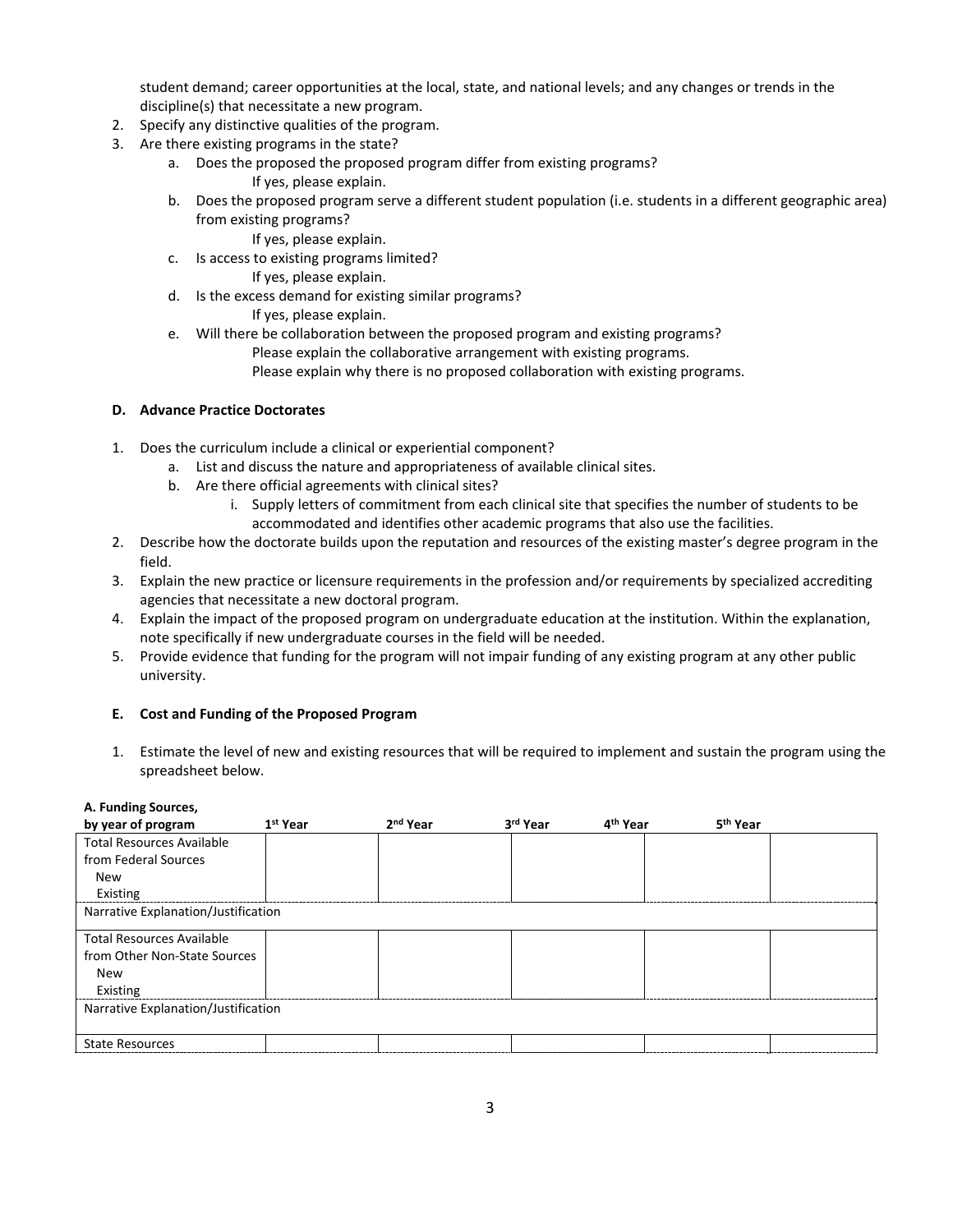| <b>New</b><br>Existing                                                                                     |                                                                                                                                             |  |  |  |  |  |
|------------------------------------------------------------------------------------------------------------|---------------------------------------------------------------------------------------------------------------------------------------------|--|--|--|--|--|
| Narrative Explanation/Justification                                                                        |                                                                                                                                             |  |  |  |  |  |
| Internal Allocation                                                                                        |                                                                                                                                             |  |  |  |  |  |
| Internal Reallocation                                                                                      |                                                                                                                                             |  |  |  |  |  |
|                                                                                                            | Narrative Explanation/Justification: The source and process of allocation and reallocation should be detailed, including an analysis of the |  |  |  |  |  |
| impact of the reduction on existing programs and/or organization units.                                    |                                                                                                                                             |  |  |  |  |  |
| <b>Student Tuition</b>                                                                                     |                                                                                                                                             |  |  |  |  |  |
| <b>New</b>                                                                                                 |                                                                                                                                             |  |  |  |  |  |
| Existing                                                                                                   |                                                                                                                                             |  |  |  |  |  |
| Narrative Explanation/Justification: Describe the impact of this program on enrollment, tuition, and fees. |                                                                                                                                             |  |  |  |  |  |
| <b>TOTAL</b>                                                                                               |                                                                                                                                             |  |  |  |  |  |

#### **A. Breakdown of Budget**

| <b>Expenses/Requirements</b>        | 1st Year | 2nd Year | 3rd Year<br>4th Year | 5th Year |  |  |  |
|-------------------------------------|----------|----------|----------------------|----------|--|--|--|
| Staff:                              |          |          |                      |          |  |  |  |
| Executive, administrative, and      |          |          |                      |          |  |  |  |
| managerial                          |          |          |                      |          |  |  |  |
| <b>New</b>                          |          |          |                      |          |  |  |  |
| Existing                            |          |          |                      |          |  |  |  |
| <b>Other Professional</b>           |          |          |                      |          |  |  |  |
| <b>New</b>                          |          |          |                      |          |  |  |  |
| Existing                            |          |          |                      |          |  |  |  |
| Faculty                             |          |          |                      |          |  |  |  |
| <b>New</b>                          |          |          |                      |          |  |  |  |
| Existing                            |          |          |                      |          |  |  |  |
| Graduate Assistants (if             |          |          |                      |          |  |  |  |
| master's or doctorate)              |          |          |                      |          |  |  |  |
| <b>New</b>                          |          |          |                      |          |  |  |  |
| Existing                            |          |          |                      |          |  |  |  |
| <b>Student Employees</b>            |          |          |                      |          |  |  |  |
| New                                 |          |          |                      |          |  |  |  |
| Existing                            |          |          |                      |          |  |  |  |
| Narrative Explanation/Justification |          |          |                      |          |  |  |  |
| <b>Equipment and Instructional</b>  |          |          |                      |          |  |  |  |
| Materials                           |          |          |                      |          |  |  |  |
| <b>New</b>                          |          |          |                      |          |  |  |  |
| Existing                            |          |          |                      |          |  |  |  |
| Narrative Explanation/Justification |          |          |                      |          |  |  |  |
|                                     |          |          |                      |          |  |  |  |
| Library                             |          |          |                      |          |  |  |  |
| <b>New</b>                          |          |          |                      |          |  |  |  |
| Existing                            |          |          |                      |          |  |  |  |
| Narrative Explanation/Justification |          |          |                      |          |  |  |  |
|                                     |          |          |                      |          |  |  |  |
| <b>Contractual Services</b>         |          |          |                      |          |  |  |  |
| <b>New</b>                          |          |          |                      |          |  |  |  |
| Existing                            |          |          |                      |          |  |  |  |
| Narrative Explanation/Justification |          |          |                      |          |  |  |  |
|                                     |          |          |                      |          |  |  |  |